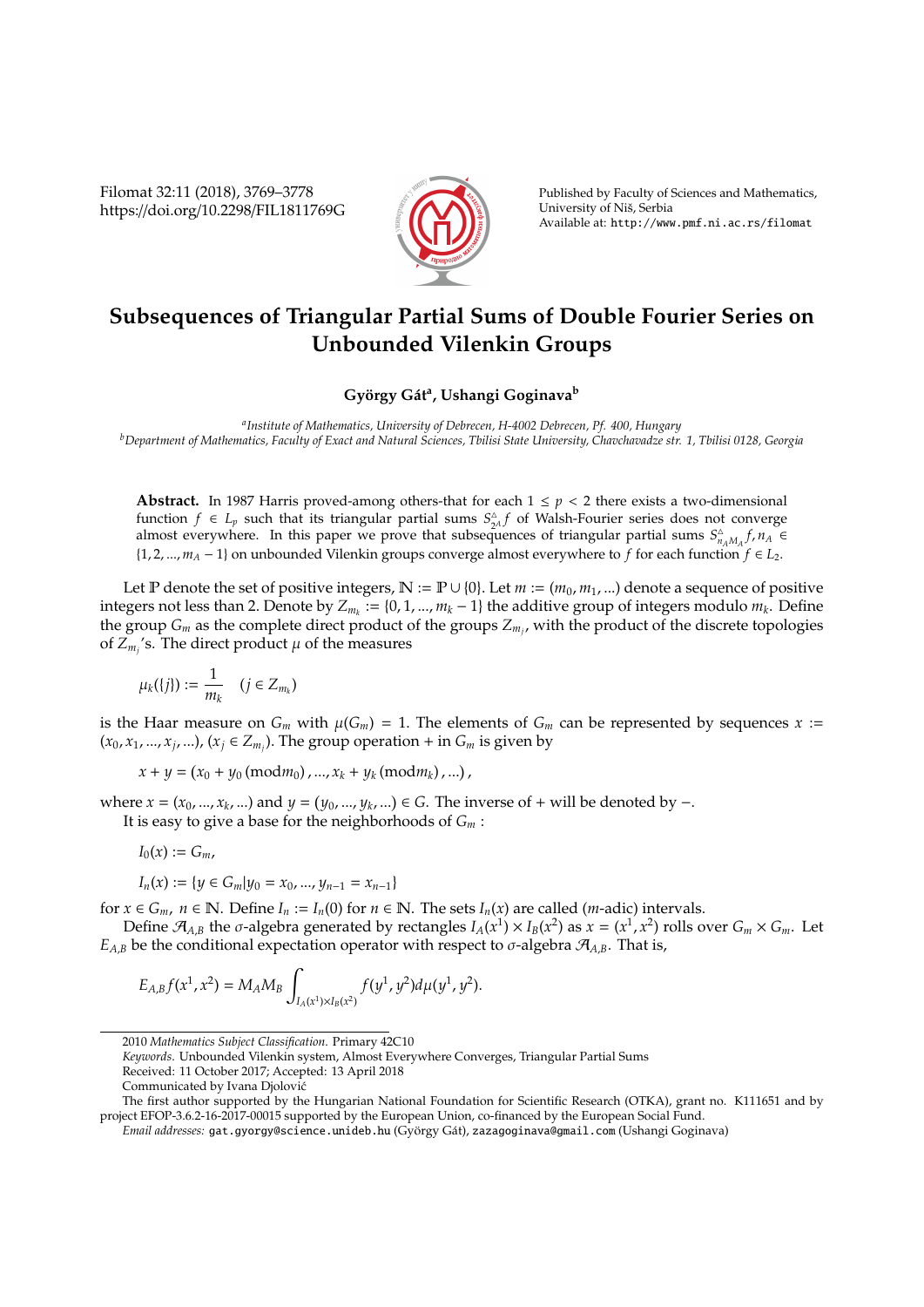If  $A = B$ , then we simple write  $A_A$  and  $E_A$  instead of  $A_{A,A}$  and  $E_{A,A}$ .

If we define the so-called generalized number system based on *m* in the following way:  $M_0 := 1, M_{k+1} :=$  $m_k M_k (k \in \mathbb{N})$ , then every  $n \in \mathbb{N}$  can be uniquely expressed as  $n = \sum_{k=1}^{\infty}$  $\sum_{j=0}^{n} n_j M_j$ , where  $n_j \in Z_{m_j}$   $(j \in \mathbb{N})$  and only

a finite number of  $n_j$ 's differ from zero.

Next, we introduce on *G<sup>m</sup>* an orthonormal system which is called the Vilenkin system [1]. At first, define the complex valued functions  $r_k(x): G_m \to \mathbb{C}$ , the generalized Rademacher functions in this way

$$
\rho_k(x) := \exp \frac{2\pi i x_k}{m_k} \ (t^2 = -1, \ x \in G_m, \ k \in \mathbb{N}).
$$

Now define the Vilenkin system  $\psi := (\psi_n : n \in \mathbb{N})$  on  $G_m$  as follows.

$$
\psi_n(x) := \prod_{k=0}^{\infty} \rho_k^{n_k}(x) \quad (n \in \mathbb{N}).
$$

Specifically, we call this system the Walsh-Paley one if  $m \equiv 2$ .

Dirichlet kernels are defined as follows

$$
D_n:=\sum_{k=0}^{n-1}\psi_k\qquad(n\in\mathbb{N}).
$$

Recall that [7]

$$
D_{M_n}(x) = \begin{cases} M_n, & \text{if } x \in I_n, \\ 0, & \text{if } x \in G_m \backslash I_n. \end{cases}
$$
 (1)

It is well known that (see ([7]))

$$
D_n = \psi_n \sum_{j=0}^{\infty} D_{M_j} \sum_{a=m_j-n_j}^{m_j-1} \rho_j^a.
$$
 (2)

The norm of the space  $L_p(G_m \times G_m)$  is defined by ( $\mu$  is the product measue  $\mu \times \mu$ )

$$
||f||_{p} := \left(\int_{C_{m} \times G_{m}} \left| f(x^{1}, x^{2}) \right|^{p} d\mu(x^{1}, x^{2}) \right)^{1/p} < \infty, 1 \leq p < \infty.
$$

The rectangular partial sums of the double Vilenkin-Fourier series are defined as follows:

$$
S_{n,m}(f;x^{1},x^{2}):=\sum_{i=0}^{n-1}\sum_{j=0}^{m-1}\widehat{f}(i,j)\,\psi_{i}\left(x^{1}\right)\psi_{j}\left(x^{2}\right),
$$

where the number

$$
\widehat{f}(i,j) = \int\limits_{G_m \times G_m} f\left(x^1,x^2\right) \overline{\psi}_i\left(x^1\right) \overline{\psi}_j\left(x^2\right) d\mu\left(x^1,x^2\right).
$$

is said to be the  $(i, j)$ th Vilenkin-Fourier coefficient of the function  $f$ .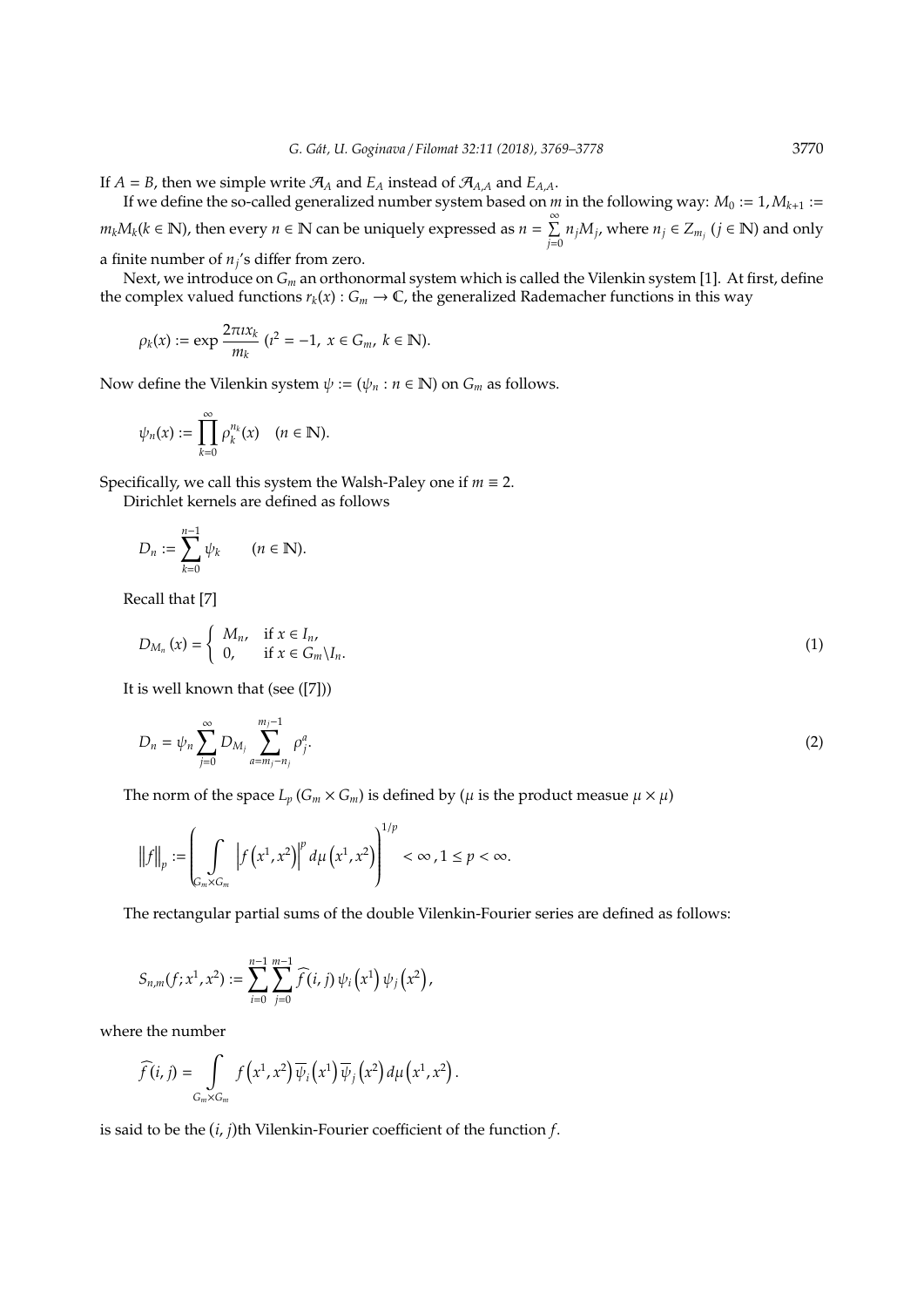The triangular partial sums are defined as

$$
S_k^{\triangle} (x^1, x^2; f) = \sum_{i=0}^{k-1} \sum_{j=0}^{k-i-1} f(i, j) \psi_i (x^1) \psi_j (x^2).
$$

Set

 $S_n^{\square}$  $S_{n,n}(x^1, x^2; f) := S_{n,n}(x^1, x^2; f).$ 

It is evident that

$$
S_k^{\triangle} (x^1, x^2; f) = (f * D_k^{\triangle}) (x^1, x^2)
$$
  

$$
= \int_{G_m \times G_m} f(y^1, y^2) D_k^{\triangle} (x^1 - y^1, x^2 - y^2) d\mu (y^1, y^2),
$$

$$
S_k^{\square}(x^1,x^2;f) = (f * D_k^{\square})(x^1,x^2)
$$
  

$$
= \int_{G_m \times G_m} f(y^1,y^2) D_k^{\square}(x^1 - y^1,x^2 - y^2) d\mu(y^1,y^2),
$$

where

$$
D_k^{\scriptscriptstyle{\triangle}}\left(x^1,x^2\right):=\sum_{i=0}^{k-1}\sum_{j=0}^{k-i-1}\psi_i\left(x^1\right)\psi_j\left(x^2\right)
$$

and

$$
D_k^{\square} (x^1, x^2) := \sum_{i=0}^{k-1} \sum_{j=0}^{k-1} \psi_i (x^1) \psi_j (x^2).
$$

In 1971 Fefferman proved [3] the following result with respect to the trigonometric system. Let *P* be an open polygonal region in  $\mathbb{R}^2$ , containing the origin. Set

$$
\lambda P := \left\{ \left( \lambda x^1, \lambda x^2 \right) : \left( x^1, x^2 \right) \in P \right\}
$$

for  $\lambda > 0$ . Then for every  $p > 1$ ,  $f \in L_p\left([-\pi,\pi]^2\right)$  it holds the relation

$$
\sum_{(n^1,n^2)\in\lambda P}\widehat{f}(n^1,n^2)\exp\left(i\left(n^1y^1+n^2y^2\right)\right)\to f\left(y^1,y^2\right) \text{ as } \lambda\to\infty
$$

for a. e.  $(y^1, y^2) \in [-\pi, \pi]^2$ . That is,  $S_{\lambda P} f \to f$  a. e. Sjölin gave [6] a better result in the case when P is a rectangle. He proved the a. e. convergence for the class  $f \in L(\log^+ L)^3 \log^+ \log^+ L$  and for functions *f* ∈ *L*(log<sup>+</sup> *L*)<sup>2</sup> log<sup>+</sup> log<sup>+</sup> *L* when *P* is a square. This result for squares is improved by Antonov [2]. There is a sharp constrant between the trigonometric and the Walsh case. In 1987 Harris proved [5] for the Walsh system that if *S* is a region in [0, ∞)×[0, ∞) with piecewise *C* <sup>1</sup> boundary not always paralled to the axes and 1 ≤ *p* < 2, then there exists an *f* ∈ *L<sub>p</sub>* (*G*<sub>2</sub> × *G*<sub>2</sub>) such that *S*<sub>*AP*</sub>*f* does not converges a. e. and in *L<sub>p</sub>* norms as  $\lambda \to \infty$ . In particular, from theorem of Harris it follows that for any  $1 \le p < 2$  there exists an  $f \in L_p(G_2 \times G_2)$ such that  $S_{2A}^{\Delta} f$  does not converges a. e. as  $A \to \infty$ .

In this paper we prove that the following is true.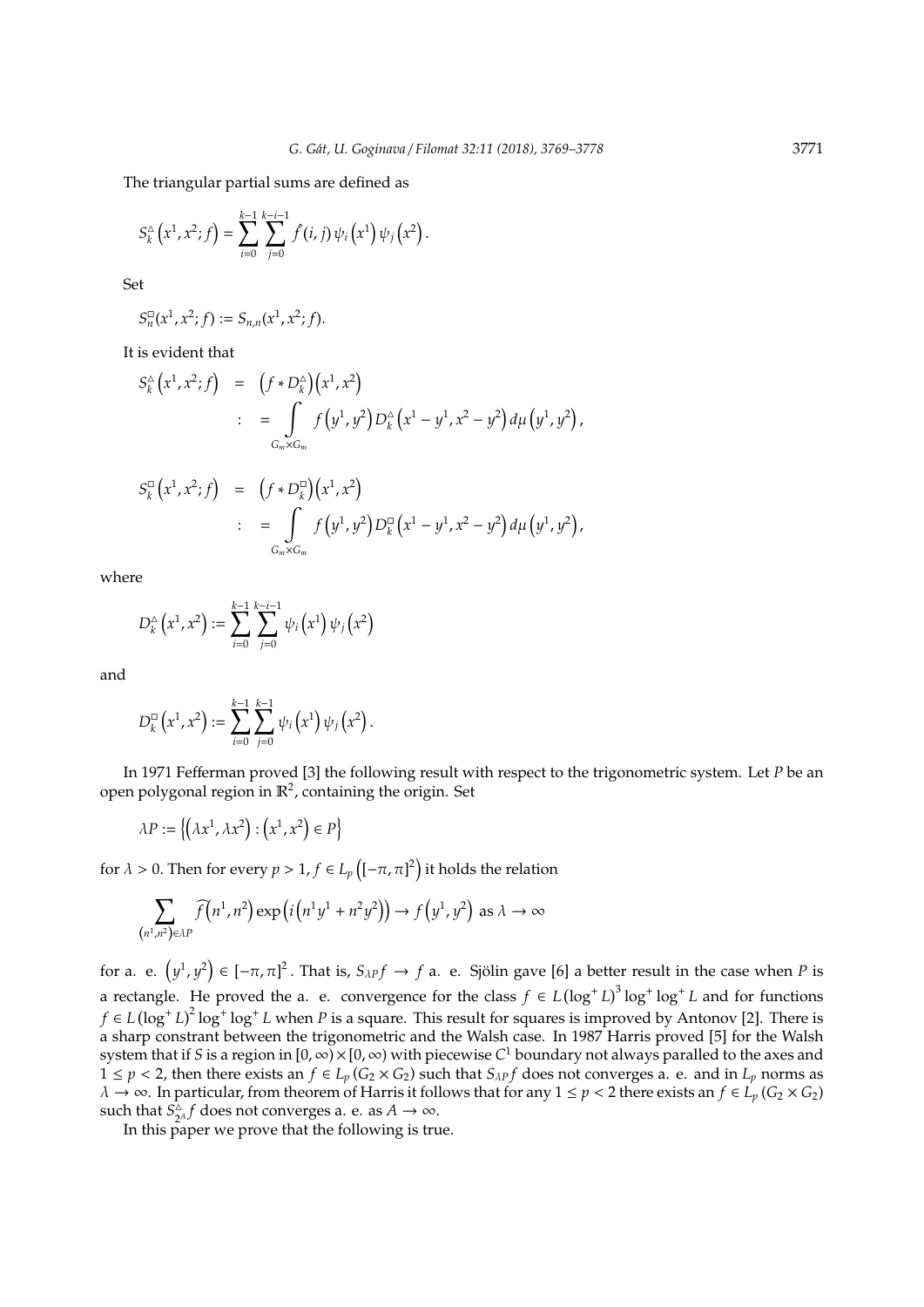**Theorem 1.** Let  $n_A \in \{1, 2, ..., m_A - 1\}$  and  $f \in L_2(G_m \times G_m)$ . Then subsequences of triangular partial sums  $S_{n_A M_A}^{\Delta}$ *of two-dimensional Fourier series on unbounded Vilenkin group converges almost everywhere to f* .

*Proof.* We can write

$$
D_{n_A M_A}^{\Delta} (x^1, x^2) = \sum_{i=0}^{n_A M_A - 1} \sum_{j=0}^{n_A M_A - i} \psi_i (x^1) \psi_j (x^2)
$$
\n
$$
= \sum_{i=0}^{n_A M_A - 1} \psi_i (x^1) D_{n_A M_A - i} (x^2)
$$
\n
$$
= \sum_{r=0}^{n_A - 1} \sum_{i=0}^{M_A - 1} \psi_{i+r M_A} (x^1) D_{n_A M_A - i-r M_A} (x^2)
$$
\n
$$
= \sum_{r=0}^{n_A - 1} \rho_A^r (x^1) \sum_{i=0}^{M_A - 1} \psi_i (x^1) D_{(n_A - r) M_A - i} (x^2)
$$
\n
$$
= \sum_{r=0}^{n_A - 2} \rho_A^r (x^1) \sum_{i=0}^{M_A - 1} \psi_i (x^1) D_{(n_A - r) M_A - i} (x^2)
$$
\n
$$
+ \rho_A^{n_A - 1} (x^1) \sum_{i=0}^{M_A - 1} \psi_i (x^1) D_{M_A - i} (x^2)
$$
\n
$$
= : T_A^{(1)} (x^1, x^2) + T_A^{(2)} (x^1, x^2).
$$
\n(3)

Let  $n_A = 1$ . Since (see [4])

$$
D_{M_A - i}(x) = D_{M_A}(x) - \overline{\psi}_{M_A - 1}(-x) D_i(-x)
$$
\n(4)

for  $T_A^{(2)}$  $\chi_A^{(2)}\left(x^1,x^2\right)$  we can write

$$
T_A^{(2)}(x^1, x^2) = \sum_{i=0}^{M_A-1} \psi_i(x^1) D_{M_A-i}(x^2)
$$
  
= 
$$
D_{M_A}(x^1) D_{M_A}(x^2)
$$

$$
-\overline{\psi}_{M_A-1}(-x^2) \sum_{i=0}^{M_A-1} \psi_i(x^1) D_i(-x^2).
$$
 (5)

Since (see [7])

$$
D_{rM_{A-1}+i}(x) = D_{rM_{A-1}}(x) + \psi_{rM_{A-1}}(x) D_i(x),
$$
  
\n
$$
r = 1,...,m_{A-1}-1, i = 0,...,M_{A-1}-1
$$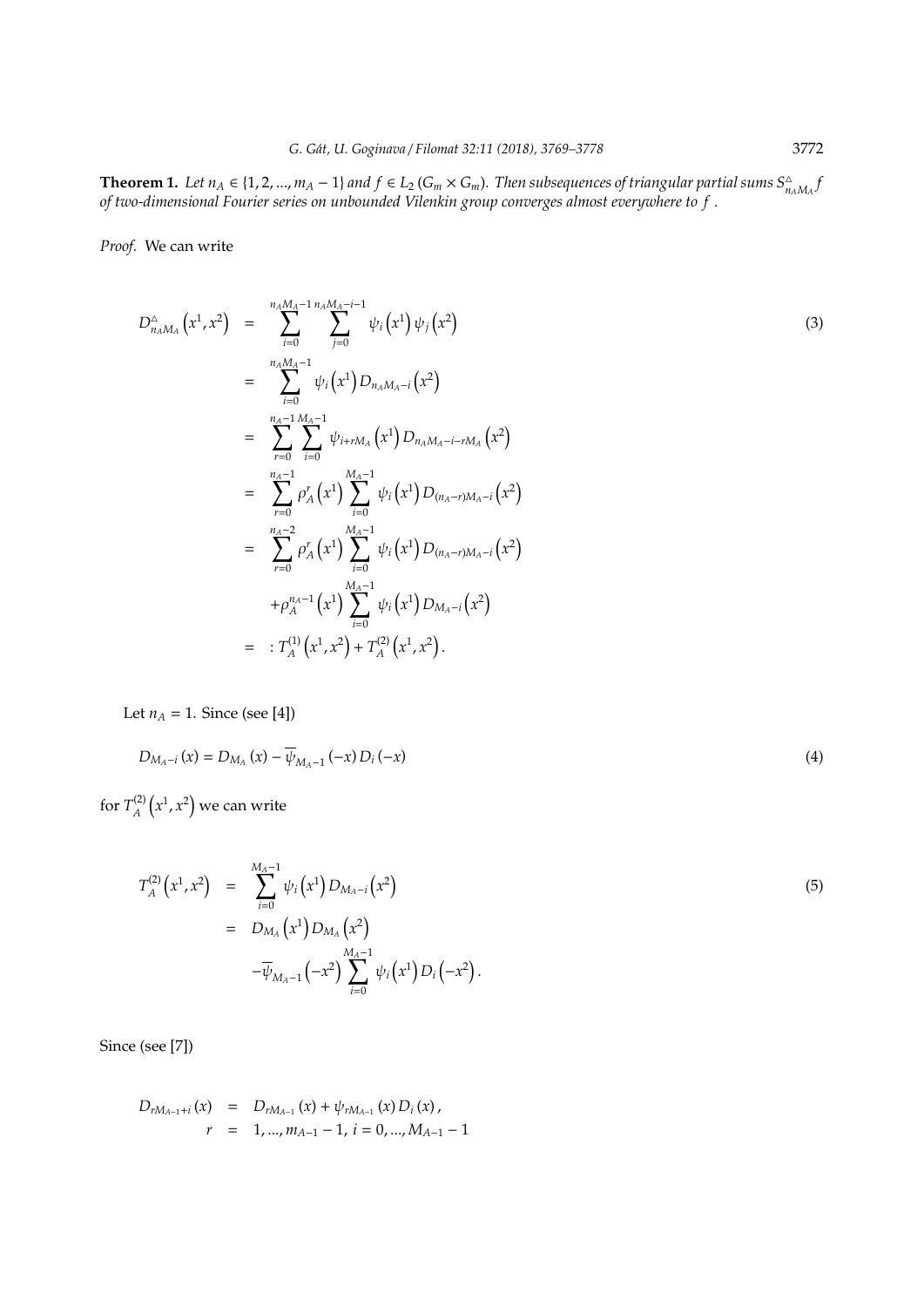then we have

$$
\sum_{i=0}^{M_{A-1}-1} \psi_i(x^1) D_i(-x^2)
$$
\n
$$
= \sum_{i=0}^{M_{A-1}-1} \psi_i(x^1) D_i(-x^2)
$$
\n
$$
+ \sum_{r=1}^{m_{A-1}-1} \sum_{i=0}^{M_{A-1}-1} \psi_{i+rM_{A-1}}(x^1) D_{i+rM_{A-1}}(-x^2)
$$
\n
$$
= \sum_{i=0}^{M_{A-1}-1} \psi_i(x^1) D_i(-x^2)
$$
\n
$$
+ \sum_{r=1}^{m_{A-1}-1} \rho_{A-1}^r(x^1) D_{M_{A-1}}(x^1) D_{rM_{A-1}}(-x^2)
$$
\n
$$
+ \sum_{r=1}^{m_{A-1}-1} \rho_{A-1}^r(x^1) \rho_{A-1}^r(-x^2) \sum_{i=0}^{M_{A-1}-1} \psi_i(x^1) D_i(-x^2)
$$
\n
$$
= \sum_{i=0}^{M_{A-1}-1} \psi_i(x^1) D_i(-x^2) \sum_{r=0}^{m_{A-1}-1} \rho_{A-1}^r(x^1 - x^2)
$$
\n
$$
+ \left(\sum_{r=1}^{m_{A-1}-1} \rho_{A-1}^r(x^1) D_{rM_{A-1}}(-x^2)\right) D_{M_{A-1}}(x^1).
$$

Iterating this equality we obtain

$$
\sum_{i=0}^{M_A-1} \psi_i(x^1) D_i(-x^2)
$$
\n
$$
= \sum_{j=0}^{A-1} \left( \left( \sum_{r=1}^{m_j-1} \rho_j^r(x^1) D_{rM_j}(-x^2) \right) D_{M_j}(x^1) \right)
$$
\n
$$
\times \prod_{s=j+1}^{A-1} \sum_{l=0}^{m_s-1} \rho_s^l(x^1 - x^2).
$$
\n(6)

Combining (5) and (6) we have (recall that still  $n_A = 1$  is supposed)

$$
T_A^{(2)}(x^1, x^2) = D_{M_A}(x^1) D_{M_A}(x^2)
$$
\n
$$
-\overline{\psi}_{M_A-1}(-x^2) \sum_{j=0}^{A-1} \left( \sum_{r=1}^{m_j-1} \rho_j^r(x^1) D_{rM_j}(-x^2) \right)
$$
\n
$$
\times D_{M_j}(x^1) \prod_{s=j+1}^{A-1} \sum_{l=0}^{m_s-1} \rho_s^l(x^1 - x^2)
$$
\n
$$
= D_{M_A}(x^1) D_{M_A}(x^2) - T_A^{(2,1)}(x^1, x^2).
$$
\n(7)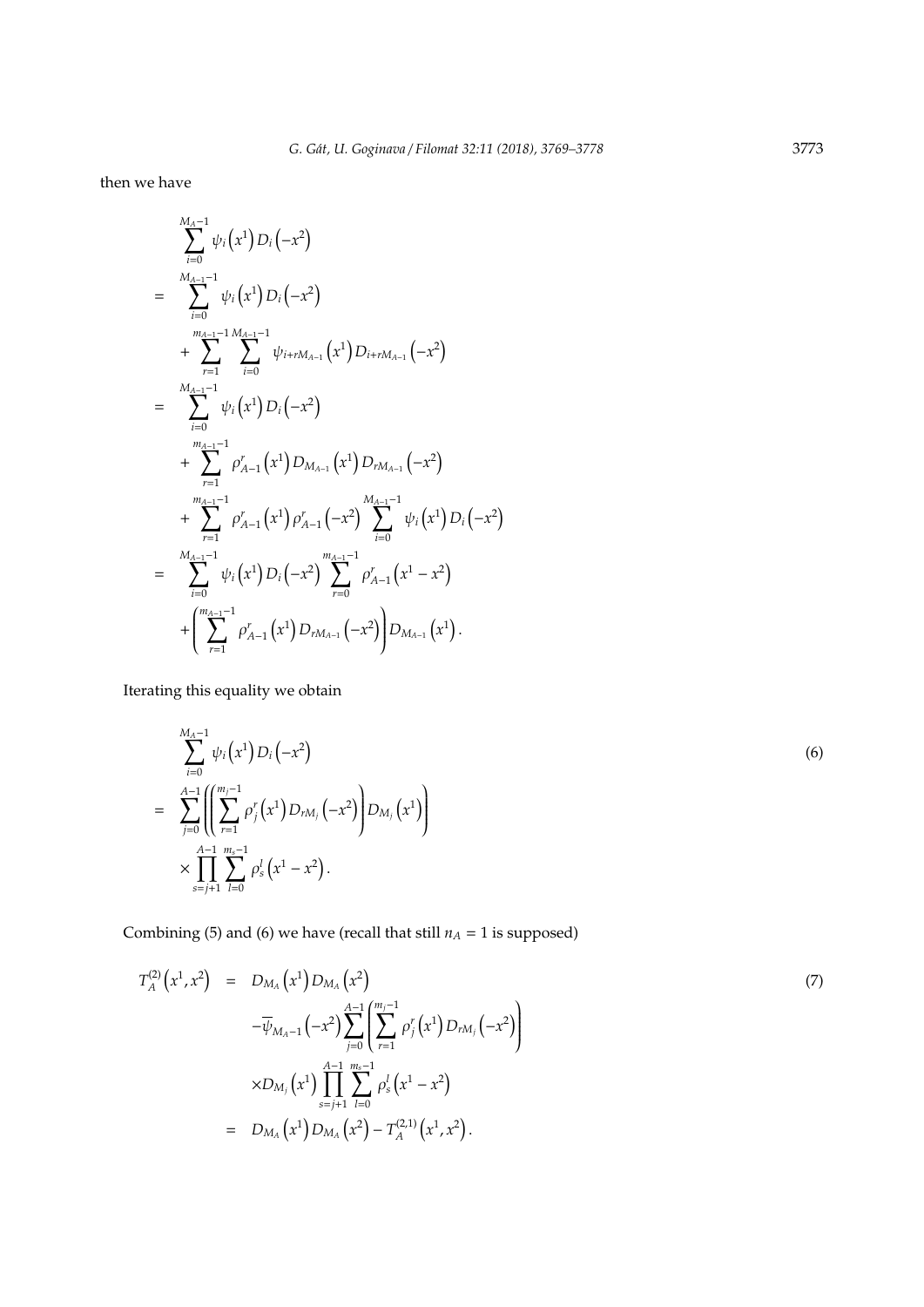We can write

$$
T_A^{(2,1)}(x^1, x^2)
$$
\n
$$
= \overline{\psi}_{M_A-1}(-x^2) \sum_{r=1}^{m_{A-1}-1} \rho_{A-1}^r(x^1) D_{rM_{A-1}}(-x^2) D_{M_{A-1}}(x^1)
$$
\n
$$
+ \overline{\psi}_{M_A-1}(-x^2) \sum_{j=0}^{A-2} \left( \sum_{r=1}^{m_j-1} \rho_j^r(x^1) D_{rM_j}(-x^2) \right)
$$
\n
$$
\times D_{M_j}(x^1) \prod_{s=j+1}^{A-2} \sum_{l=0}^{m_s-1} \rho_s^l(x^1 - x^2)
$$
\n
$$
\times \left( 1 + \sum_{l=1}^{m_{A-1}-1} \rho_{A-1}^l(x^1 - x^2) \right)
$$
\n
$$
= : T_A^{(2,1,1)}(x^1, x^2) + T_A^{(2,1,2)}(x^1, x^2).
$$
\n(8)

The properties of the *m*-adic number system and the Vilenkin functions give  $M_A - 1 = \sum_{j=0}^{A-1} (m_j - 1)M_j$ and then

$$
\psi_{M_A-1}(x) = \prod_{j=0}^{A-1} \rho_j^{m_j-1}(x)
$$
  
= 
$$
\prod_{j=0}^{A-1} \exp(2\pi i (m_j - 1)x_j/m_j) = \prod_{j=0}^{A-1} \exp(-2\pi i x_j/m_j) = \prod_{j=0}^{A-1} \overline{\psi}_{M_j}(x).
$$

That is, since

$$
D_{rM_{A-1}}(x) = \left(\sum_{q=0}^{r-1} \rho_{A-1}^q(x)\right) D_{M_{A-1}}(x) \tag{9}
$$

and

$$
\psi_{M_A-1}(x) = \overline{\psi}_{M_{A-1}}(x) \overline{\psi}_{M_{A-2}}(x) \cdots \overline{\psi}_{M_0}(x)
$$
\n(10)

we get

$$
T_A^{(2,1,1)}(x^1, x^2)
$$
\n
$$
= \psi_{M_{A-1}}(-x^2)\psi_{M_{A-2}}(-x^2)\cdots\psi_{M_0}(-x^2)
$$
\n
$$
\times \left(\sum_{r=1}^{m_{A-1}-1} \rho_{A-1}^r(x^1) \sum_{q=0}^{r-1} \rho_{A-1}^q(-x^2)\right) D_{M_{A-1}}(x^1) D_{M_{A-1}}(-x^2)
$$
\n
$$
= \psi_{M_{A-2}}(-x^2)\cdots\psi_{M_0}(-x^2)
$$
\n
$$
\times \left(\sum_{r=1}^{m_{A-1}-1} \rho_{A-1}^r(x^1) \sum_{q=1}^r \rho_{A-1}^q(-x^2)\right) D_{M_{A-1}}(x^1) D_{M_{A-1}}(-x^2)
$$
\n
$$
= \left(\sum_{r=1}^{m_{A-1}-1} \rho_{A-1}^r(x^1) \sum_{q=1}^r \rho_{A-1}^q(-x^2)\right) \Phi_{A-1}^{(1)}(x^1, x^2),
$$
\n(11)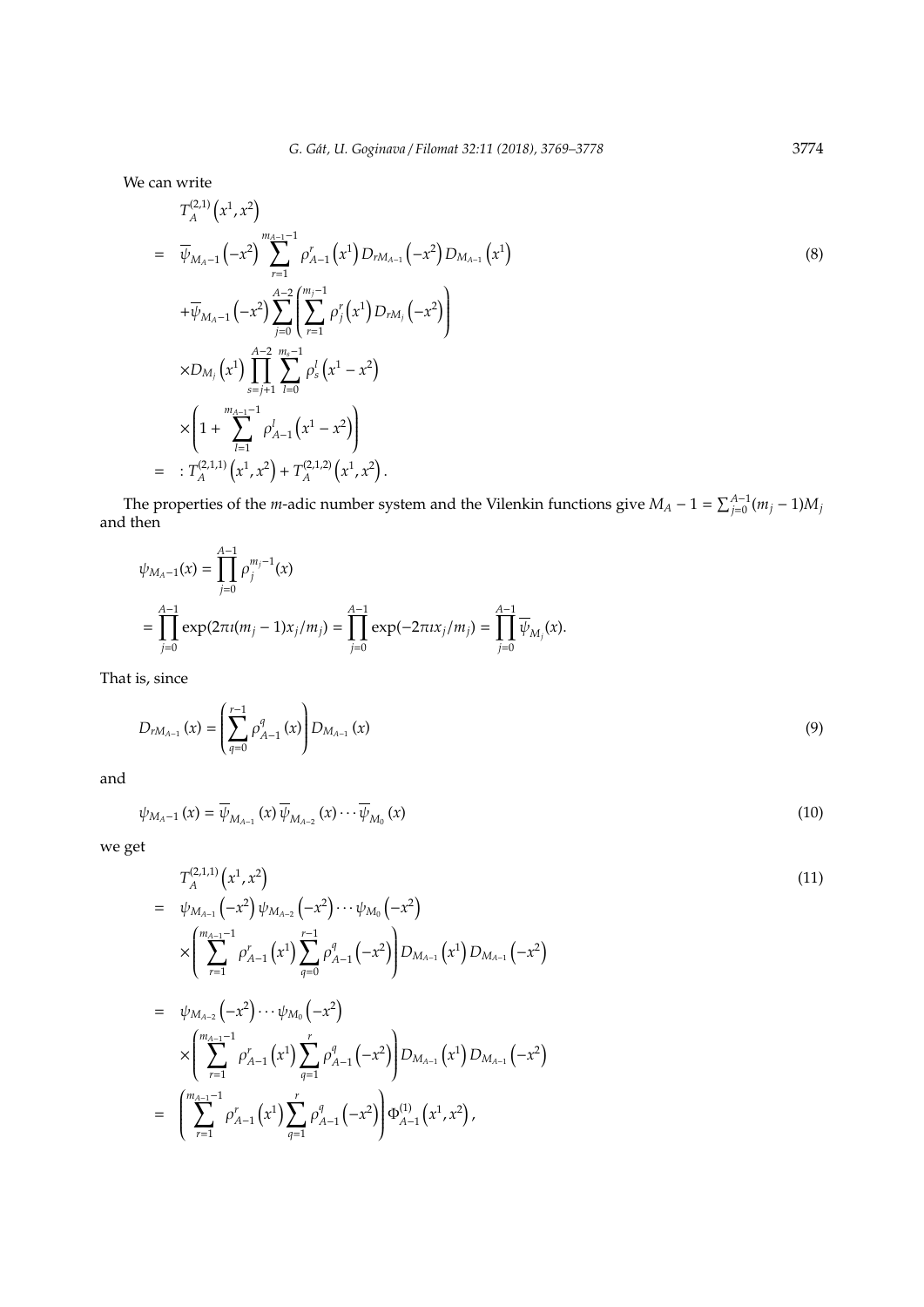where function  $\Phi_{A-1}^{(1)}(x^1,x^2)$  is  $\mathcal{A}_{A-1}$  measurable. From (10) we have

$$
T_A^{(2,1,2)}(x^1, x^2)
$$
\n
$$
= \sum_{j=0}^{A-2} \left( \sum_{r=1}^{m_j-1} \rho_j^r(x^1) \sum_{q=0}^{r-1} \rho_{A-1}^q(-x^2) \right)
$$
\n
$$
\times D_{M_j}(x^1) D_{M_j}(-x^2) \prod_{s=j+1}^{A-2} \left( 1 + \sum_{l=1}^{m_s-1} \rho_s^l(x^1 - x^2) \right)
$$
\n
$$
\times \rho_{A-1}(-x^2) \psi_{M_{A-2}}(-x^2) \cdots \psi_{M_0}(-x^2)
$$
\n
$$
+ \sum_{j=0}^{A-2} \left( \sum_{r=1}^{m_j-1} \rho_j^r(x^1) \sum_{q=0}^{r-1} \rho_{A-1}^q(-x^2) \right) \psi_{M_{A-2}}(-x^2) \cdots \psi_{M_0}(-x^2)
$$
\n
$$
\times D_{M_j}(x^1) D_{M_j}(-x^2) \prod_{s=j+1}^{A-2} \left( 1 + \sum_{l=1}^{m_s-1} \rho_s^l(x^1 - x^2) \right)
$$
\n
$$
\times \sum_{l=1}^{m_{A-1}-1} \rho_{A-1}^l(x^1) \sum_{l=1}^{m_{A-1}-1} \rho_{A-1}^{l+1}(-x^2)
$$
\n
$$
= \sum_{l=1}^{m_{A-1}-1} \rho_{A-1}^l(x^1) \sum_{l=1}^{m_{A-1}-1} \rho_{A-1}^{l+1}(-x^2)
$$
\n
$$
+ \left( \sum_{l=1}^{m_{A-1}-1} \rho_{A-1}^l(x^1) \sum_{l=1}^{m_{A-1}-1} \rho_{A-1}^{l+1}(-x^2) \right) \Phi_{A-1}^{(3)}(x^1, x^2),
$$
\nwhere functions  $\Phi_{ij}^{(j)}$ ,  $(x^1, x^2)$ ,  $j = 2, 3$  are  $\mathcal{A}_{A-1}$  measurable.

where functions  $\Phi_{A-1}^{(j)}(x^1,x^2), j = 2,3$  are  $\mathcal{A}_{A-1}$  measurable. Combining (8), 11 and (12) we have

$$
T_A^{(2,1)}(x^1, x^2)
$$
\n
$$
= \left( \sum_{r=1}^{m_{A-1}-1} \rho_{A-1}^r(x^1) \sum_{q=1}^r \rho_{A-1}^q(-x^2) \rho_{A-1}^{(1)}(x^1, x^2) + \rho_{A-1}(-x^2) \Phi_{A-1}^{(2)}(x^1, x^2) + \left( \sum_{l=1}^{m_{A-1}-1} \rho_{A-1}^l(x^1) \sum_{l=1}^{m_{A-1}-1} \rho_{A-1}^{l+1}(-x^2) \right) \Phi_{A-1}^{(3)}(x^1, x^2).
$$
\n
$$
(13)
$$

Set

$$
t_A^{(2,1)}(y^1, y^2; f) := (f * T_A^{(2,1)})(y^1, y^2).
$$

Then it is evident that

$$
t_A^{(2,1)}(f) = S_{M_A}^{\square} (t_A^{(2,1)}(f)) = t_A^{(2,1)} (S_{M_A}^{\square}(f)).
$$

On the other hand, from (13) we conclude that

$$
t_A^{(2,1)}\left(S_{M_{A-1}}^{\square}(f)\right)=0.
$$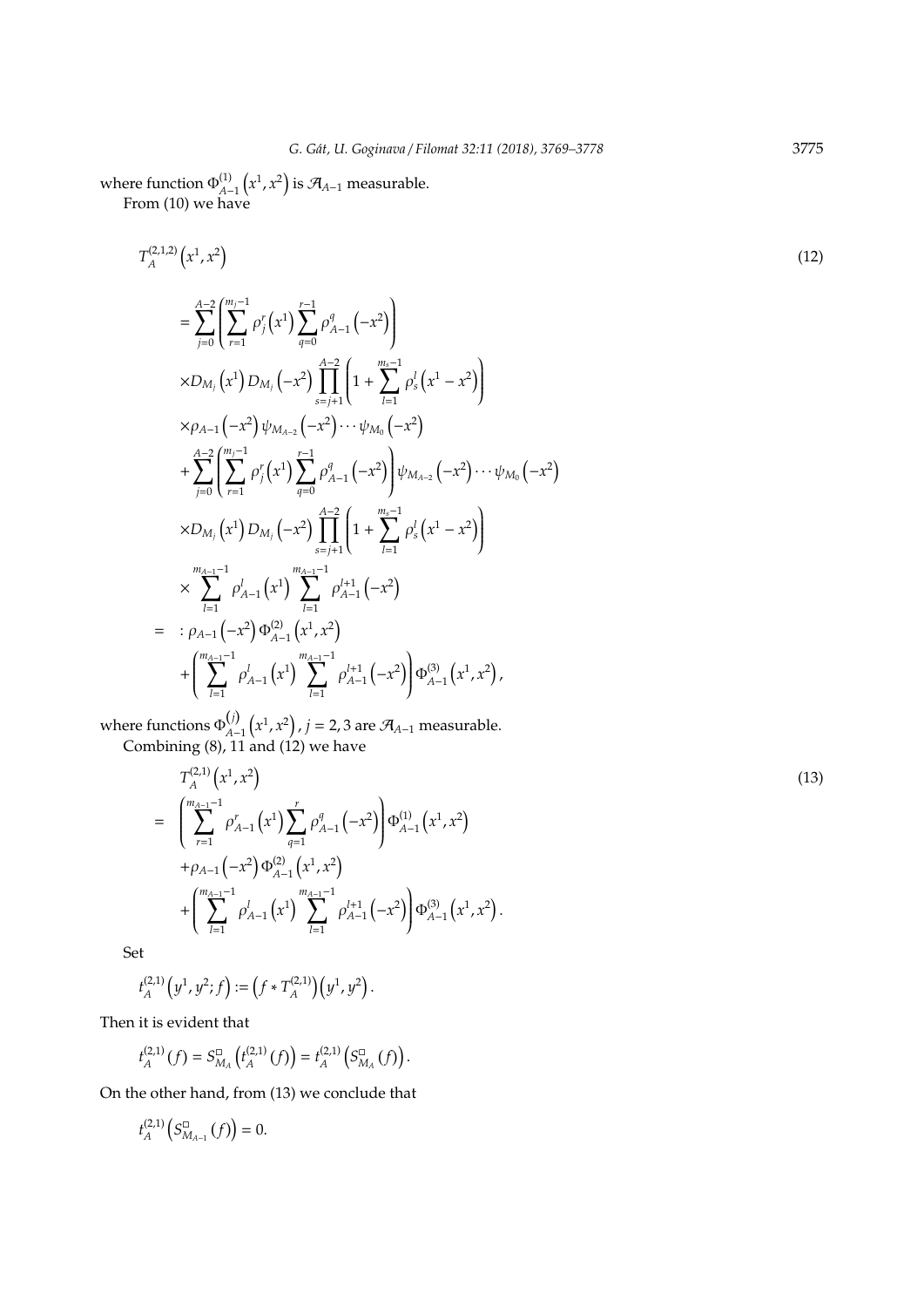Hence,

$$
t_A^{(2,1)}(f) = t_A^{(2,1)}\left(S_{M_A}^{\square}(f) - S_{M_{A-1}}^{\square}(f)\right). \tag{14}
$$

Since

$$
\left\|t_A^{(2,1)}(f)\right\|_2 \le c \left\|f\right\|_2,
$$

from (14) and Bessel's inequality for two dimensional *L*<sup>2</sup> functions and the two dimensional Vilenkin system we obtain

$$
\left\| \sup_{A} \left| t_A^{(2,1)}(f) \right| \right\|_{2}^{2} \leq \sum_{A=0}^{\infty} \left\| t_A^{(2,1)}(f) \right\|_{2}^{2}
$$
\n
$$
= \sum_{A=0}^{\infty} \left\| t_A^{(2,1)} \left( S_{M_A}^{\square}(f) - S_{M_{A-1}}^{\square}(f) \right) \right\|_{2}^{2}
$$
\n
$$
\leq c \sum_{A=0}^{\infty} \left\| S_{M_A}^{\square}(f) - S_{M_{A-1}}^{\square}(f) \right\|_{2}^{2}
$$
\n
$$
\leq c \left\| f \right\|_{2}^{2}.
$$
\n(15)

Now, we suppose that  $n_A > 1$ . Then we have

$$
T_A^{(2)}(x^1,x^2) = \rho_A^{n_A-1}(x^1) \sum_{i=0}^{M_A-1} \psi_i(x^1) D_{M_A-i}(x^2)
$$
  
=  $\rho_A^{n_A-1}(x^1) \Phi_A^{(4)}(x^1,x^2),$ 

where function  $\Phi_{A-1}^{(4)}\left(x^1,x^2\right)$  is  $\mathcal{A}_A$  measurable. Then we can write

$$
t_A^{(2)}(f) := f * T_A^{(2)} = S_{M_{A+1}}^{\square} (t_A^{(2)}(f)) = t_A^{(2)} (S_{M_{A+1}}^{\square}(f)),
$$
  

$$
t_A^{(2)}(S_{M_A}^{\square}(f)) = 0,
$$
  

$$
t_A^{(2)}(f) = t_A^{(2)}(S_{M_{A+1}}^{\square}(f) - S_{M_A}^{\square}(f)).
$$

Since for any fixed *A*

$$
\left\|t^{(2)}_A(f)\right\|_2 \leq c \left\|f\right\|_2,
$$

then as above we can prove that

$$
\left\| \sup_{A} t_A^{(2)}(f) \right\|_2 \le c \left\| f \right\|_2.
$$
 (16)

Since

$$
\left\|\sup_{A}\left|S_{M_A}^{\square}(f)\right|\right\|_2 \leq c\left\|f\right\|_2,
$$

from (5) we obtain that

$$
\left\| \sup_{A} \left| t_A^{(2)}(f) \right| \right\|_2 \le c \left\| f \right\|_2. \tag{17}
$$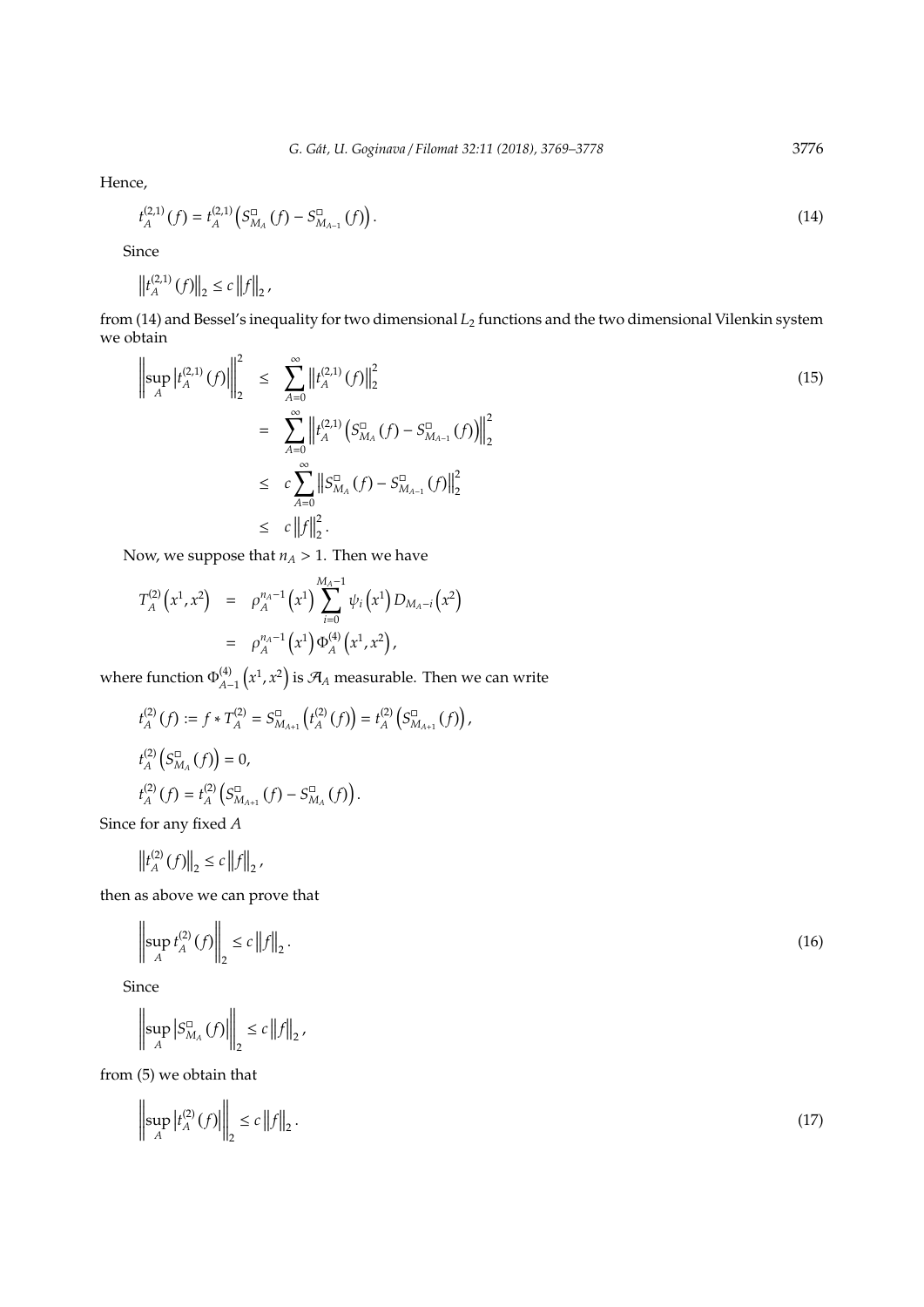Since

$$
D_{(n_A-r)M_A-i}(x) = D_{(n_A-r-1)M_A+M_A-i}(x) = D_{(n_A-r-1)M_A}(x) + \psi_{(n_A-r-1)M_A}(x) D_{M_A-i}(x),
$$

using (9) for  $T_A^{(1)}$  $\chi_A^{(1)}\left(x^1,x^2\right)$  we have

$$
T_{A}^{(1)}(x^{1},x^{2})
$$
\n
$$
= \sum_{r=0}^{n_{A}-2} \rho_{A}^{r}(x^{1}) D_{(n_{A}-r-1)M_{A}}(x^{2}) D_{M_{A}}(x^{1})
$$
\n
$$
+ \sum_{r=0}^{n_{A}-2} \rho_{A}^{r}(x^{1}) \sum_{i=0}^{M_{A}-1} \psi_{i}(x^{1}) D_{M_{A}-i}(x^{2}) \psi_{(n_{A}-r-1)M_{A}}(x^{2})
$$
\n
$$
= D_{M_{A}}(x^{1}) D_{M_{A}}(x^{2})
$$
\n
$$
+ D_{M_{A}}(x^{1}) D_{M_{A}}(x^{2}) \left\{ \sum_{q=1}^{n_{A}-2} \rho_{A}^{q}(x^{2}) + \sum_{r=1}^{n_{A}-2} \rho_{A}^{r}(x^{1}) + \sum_{r=1}^{n_{A}-2} \sum_{q=1}^{n_{A}-r-2} \rho_{A}^{q}(x^{2}) \rho_{A}^{r}(x^{1}) \right\}
$$
\n
$$
+ \sum_{r=1}^{n_{A}-2} \sum_{q=1}^{n_{A}-r-2} \rho_{A}^{q}(x^{1}) \rho_{A}^{n_{A}-r-1}(x^{2}) \sum_{i=0}^{M_{A}-1} \psi_{i}(x^{1}) D_{M_{A}-i}(x^{2})
$$
\n
$$
+ \sum_{i=0}^{M_{A}-1} \psi_{i}(x^{1}) D_{M_{A}-i}(x^{2}) \rho_{A}^{n_{A}-1}(x^{2})
$$
\n
$$
= D_{M_{A}}(x^{1}) D_{M_{A}}(x^{2})
$$
\n
$$
+ \Phi_{A}^{(5)}(x^{1},x^{2}) \left\{ \sum_{q=1}^{n_{A}-2} \rho_{A}^{q}(x^{2}) + \sum_{r=1}^{n_{A}-2} \rho_{A}^{r}(x^{1}) + \sum_{r=1}^{n_{A}-2} \sum_{q=1}^{n_{A}-r-2} \rho_{A}^{q}(x^{2}) \rho_{A}^{r}(x^{1}) \right\}
$$
\n
$$
+ \left\{ \sum_{r=1}^{n_{A}-2} \rho_{A}^{r}(x^{1}) \rho_{A}^{n_{A}-r-1}(
$$

where functions  $\Phi_A^{(j)}$  $A^{(j)}(x^1, x^2)$  ,  $j = 5$ , 6 are  $\mathcal{A}_A$  measurable. Then analogously, as above we can prove that

$$
\left\| \sup_{A} \left| f * T_A^{(1)} \right| \right\|_2 \le c \left\| f \right\|_2.
$$
\n(18)

Combining (3), (17) and (18) we conclude that

$$
\left\|\sup_{A}\left|S_{n_{A}M_{A}}^{\triangle}(f)\right|\right\|_{2} \leq c\left\|f\right\|_{2} \quad (f \in L_{2}(G_{m} \times G_{m})) .
$$

By the well-known density argument we complete the proof of Theorem 1.  $\Box$